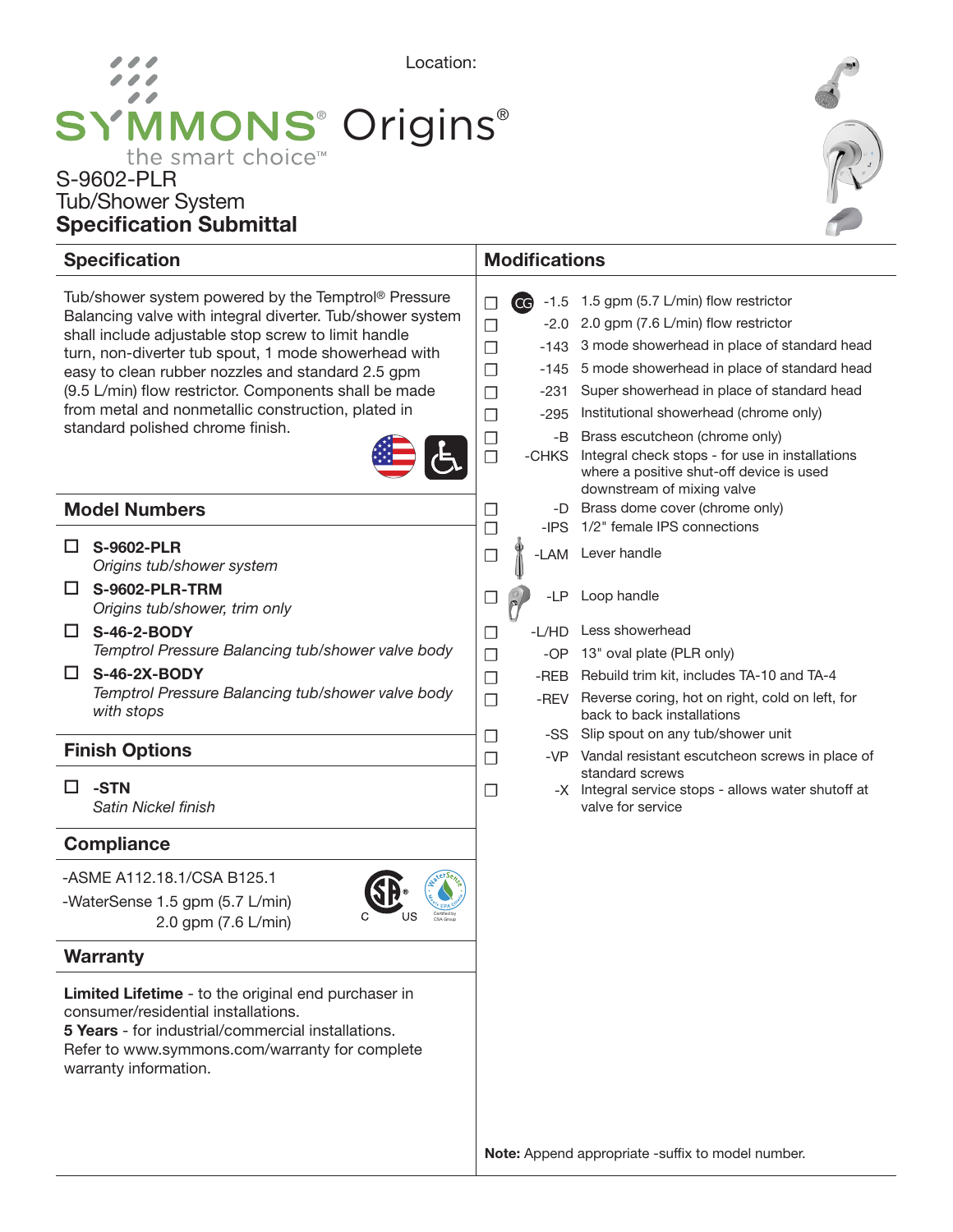### **Dimensions**



| <b>Measurements</b>     |                                 |
|-------------------------|---------------------------------|
| А                       | 6-3/8", 162 mm                  |
| B                       | 3-1/2", 89 mm                   |
| $\overline{\mathrm{c}}$ | 3-5/8", 92 mm                   |
| D                       | Shower Valve Hole Size          |
|                         | Min. Ø 3", 76 mm                |
|                         | Max. Ø 4", 102 mm               |
| E                       | Ref. 77", 1956 mm               |
| F                       | Rough-in                        |
|                         | $2-3/8$ " ± 1/2", 60 mm ± 13 mm |
| G                       | Ref. 32", 813 mm                |
| Н                       | Male 1/2" NPT fitting must      |
|                         | protrude 4" from                |
|                         | finished wall                   |
| I                       | 5-1/2", 140 mm                  |
| J                       | Ø 2-1/2", 64 mm                 |
| Κ                       | Ø 2-3/4", 70 mm                 |
| L                       | Ø 5-3/4", 146 mm                |
| M                       | 3-3/8", 86 mm                   |
| N                       | Ø 2-1/2", 64 mm                 |

### Notes:

- 1) All dimensions measured from nominal rough-in (see F as reference).
- 2) Dimensions subject to change without notice.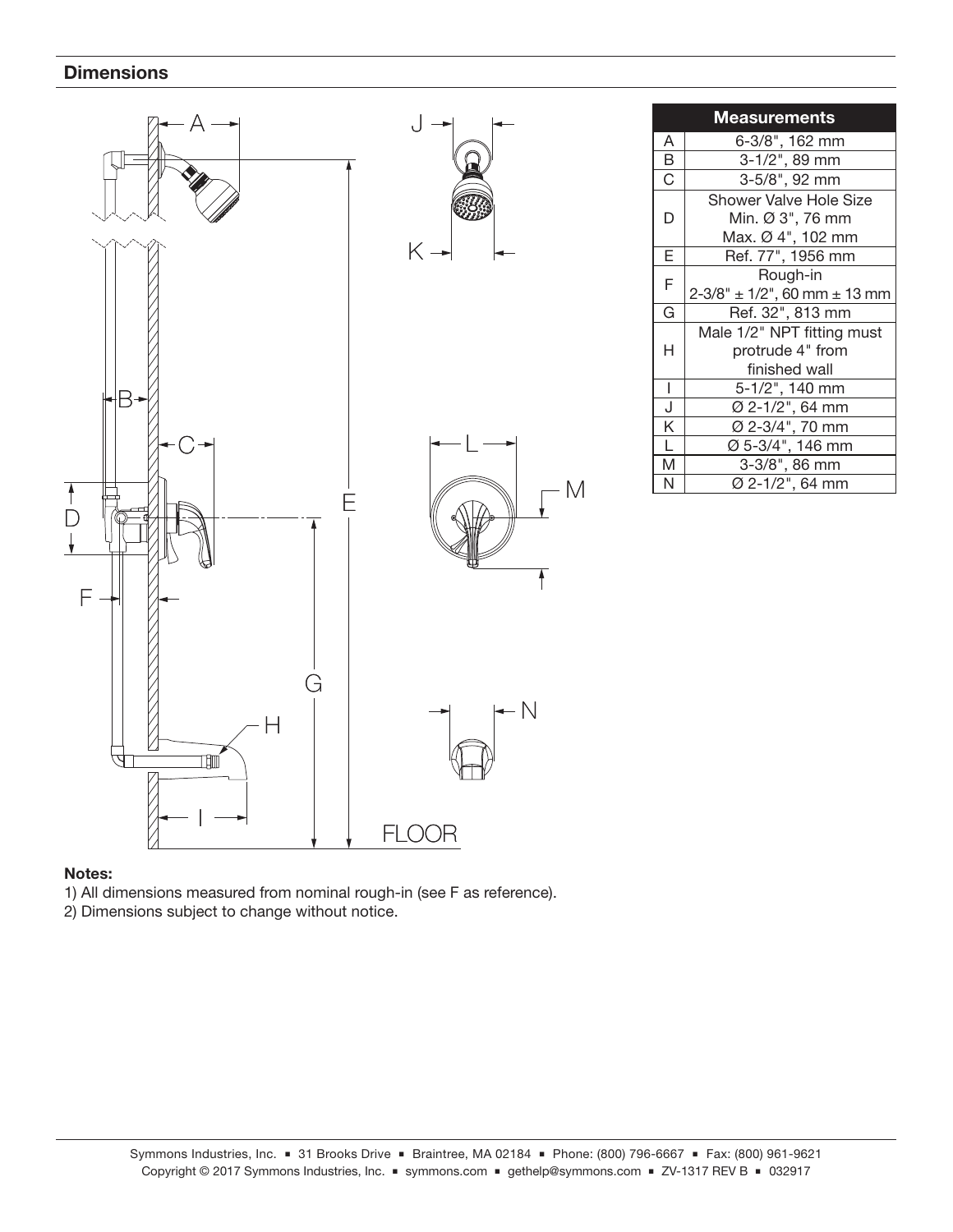# Emplacement: **SYMMONS®** Origins® the smart choice<sup>™</sup>

## S-9602-PLR Système de baignoire-douche Présentation des spécifications



#### Le système de baignoire-douche comprend la vanne à pression autorégularisée Temptrol® avec déviateur intégré. Figurer la vis d'arrêt réglable pour limiter le tournage de la poignée, un bec de baignoire déviateur, 1 pomme de douche avec facile à nettoyer les buses en caoutchouc et réducteur de débit régulier de 2,5 gpm (9,5 L/min). Les composants sont faits de matériaux métalliques et non métalliques au fini chrome poli standard. Spécification Modifications Numéro de modèle Conforme □ S-9602-PLR *Système de baignoire-douche Origins* S-9602-PLR-TRM *Garniture seulement de baignoire-douche Origins* S-46-2-BODY *Pression autorégularisée Temptrol*  $\square$  S-46-2X-BODY *Pression autorégularisée robinet d'interruption du service Temptrol* Options de finition  $\Box$ -STN *Fini nickel satiné*  $\Box$   $\rm{CG}$  -1.5 Régulateur de débit de 1,5 gpm (5,7 L/min) ☐ -2.0 Régulateur de débit de 2,0 gpm (7,6 L/min) □ -143 Pomme de douche à 3 modes ☐ -145 Pomme de douche à 5 modes □ -231 Super pomme de douche ☐ -295 Pomme de douche institutionnelle □ -B Vanne de la rosace chrome laiton<br>□ -CHKS Valve d'arrêt intégrée -CHKS Valve d'arrêt intégrée □ -D Couvercle en dôme chrome laiton<br>□ -IPS Raccords IPS femelles de 1/2 po ☐ -IPS Raccords IPS femelles de 1/2 po □ K -LAM Poignée du lévier □ *Q* -LP Poignée de boucle ☐ -L/HD Sans pomme de douche ☐ -OP Assiette ovale 13 po □ -REB L'ensemble de remise en état de la finition, incluant TA-10 et TA-4 □ -REV Corps central inversé our installations dos à dos □ -SS Bec de baignoire à enfiler unité baignoire-douche ☐ -VP Des vis anti-vandalisme de la rosace remplacent les vis régulières ☐ -X Robinet d'interruption du service CG

-ASME A112.18.1/CSA B125.1

-WaterSense 1.5 gpm (5.7 L/min) 2.0 gpm (7.6 L/min)



## **Garantie**

À vie limitée - à l'acheteur original dans les installations du consommateur ou résidentielles.

5 ans - pour des installations commerciales et industrielles. Se reporter au site www.symmons.com/warranty (en anglais) pour l'information complète concernant la garantie.

Remarque: Juxtaposer le -suffixe approprié au numéro de modèle.